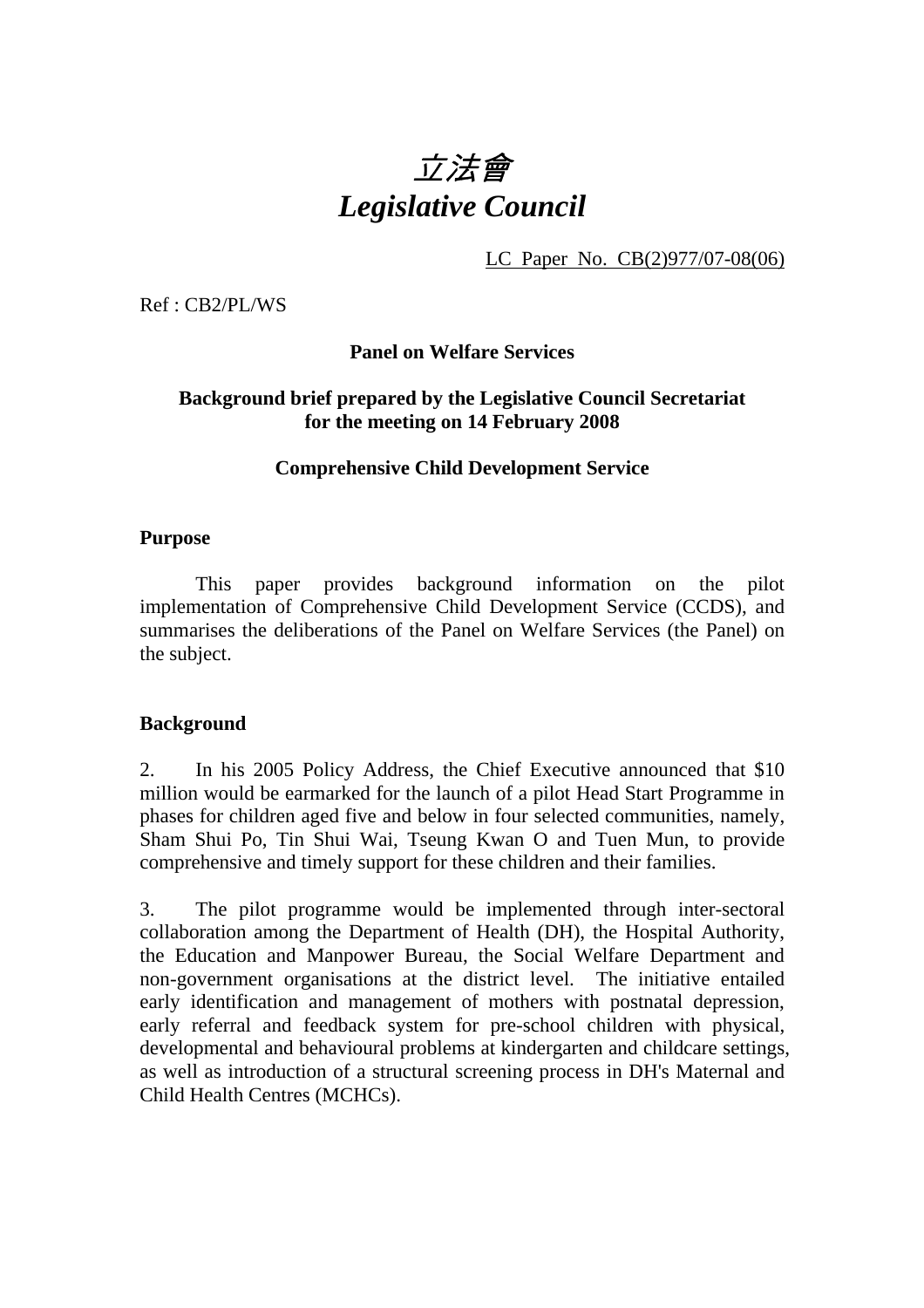## **Deliberations of the Panel**

#### Implementation of the pilot CCDS

4. The Panel was briefed on the launch of the pilot CCDS (formerly known as the Head Start Programme) on 20 January and 17 October 2005, and 13 October 2006.

5. Members were advised that the pilot CCDS for children aged 0 to five and their families was first launched in Sham Shui Po in July 2005. CCDS was a community-based programme. MCHCs, which provided child health services to over 90% of newborn babies and maternal health (antenatal and postnatal) services, were used as the platform to identify the varied needs of children and their families so that appropriate services could be made available to them in a timely manner. Children and/or their family members in need of welfare services were referred to the Integrated Family Service Centres (IFSCs)/Integrated Services Centres (ISCs) for early intervention on the identified psycho-social problems. The service had been extended to Tin Shui Wai, Tuen Mun and Tseung Kwan O since January 2006.

6. When the subject of child protection was discussed at the Panel's special meeting on 29 June 2006, members were also briefed on the implementation of the pilot CCDS. Some members pointed out that the pilot CCDS had put more emphasis on the medical, instead of family welfare, perspective. They expressed concern that in the absence of additional resources for social welfare agencies, the latter would find it difficult to provide prompt follow-up services for needy children and families even if problems were identified in the pilot CCDS.

7. On the resources for CCDS, the Administration advised that an additional \$20 million had been allocated for the pilot. Consultation had been conducted at different levels on how to improve the pilot CCDS, and the Administration would consider seriously all the views expressed by relevant stakeholders in fine-tuning the CCDS model. As to whether the pilot CCDS had resulted in additional caseload for IFSCs and other services, the Administration advised that the experience of the pilot run indicated that some cases identified at an early stage could be handled at MCHCs, and referral to IFSCs/ISCs for follow up was not necessary. In addition, CCDS was a reciprocal working process under which IFSCs and ISCs could refer cases to MCHCs if necessary.

8. The Administration further advised that CCDS would be extended gradually to other communities by phases pending the review outcome expected to be available in the first quarter of 2007. The Financial Secretary subsequently announced in the 2007-2008 Budget that the Administration planned to extend the pilot CCDS to all districts in phases and strengthen social services support.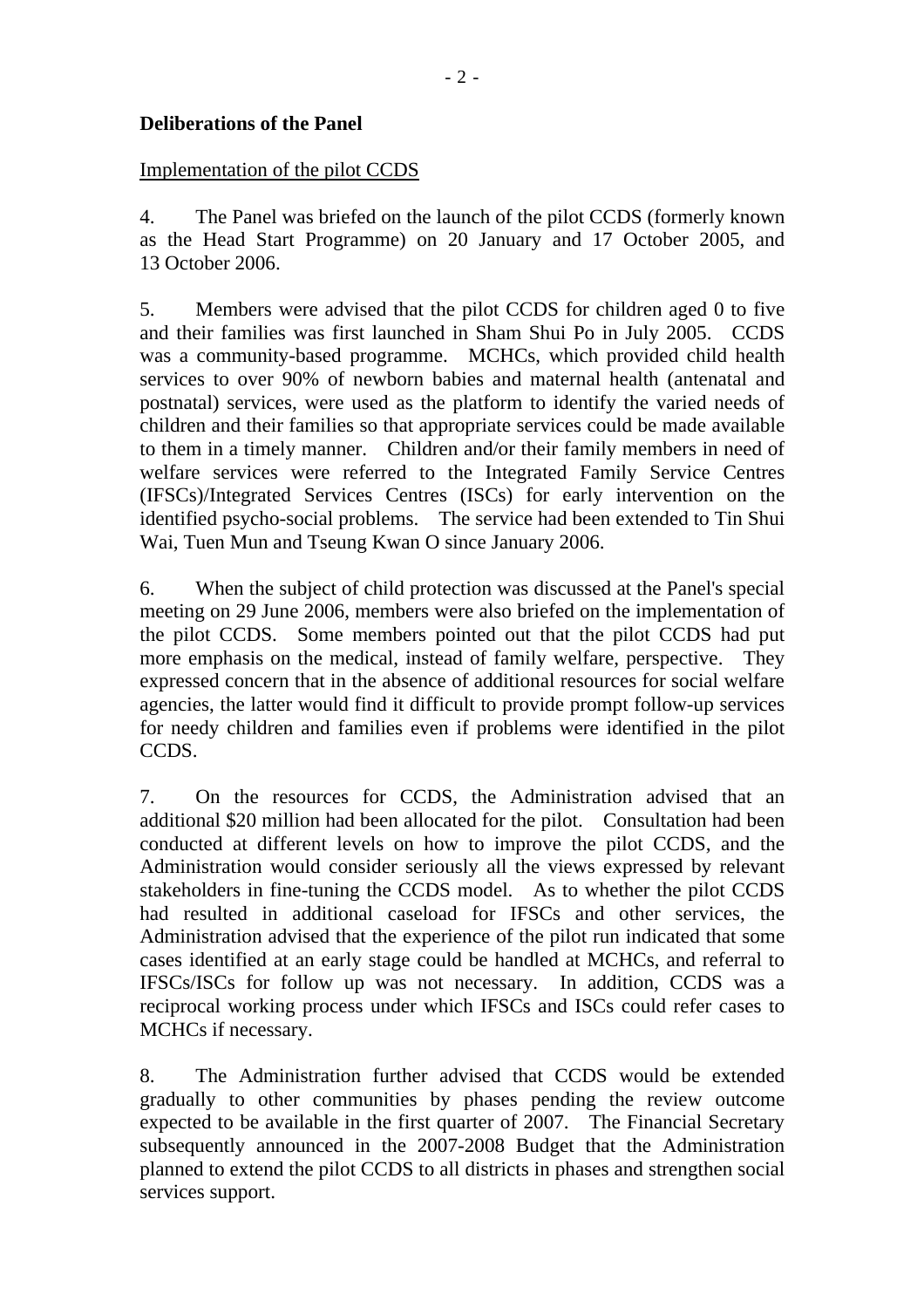Review findings of the implementation of the pilot CCDS

9. At the Panel meeting on 12 April 2007, members were briefed on the review findings of the implementation of the pilot CCDS in the four selected communities. Members were advised that notwithstanding that more time was required to monitor the long-term effectiveness of CCDS, the evaluation results suggested that the CCDS model was worth pursuing. There was evidence which indicated that CCDS could achieve its primary objective, i.e. early identification of young children and their families in need and early intervention in meeting those needs.

10. Members were further advised that as part of the formative evaluation, improvement measures to address the implementation issues, including the renovation of MCHCs, extra briefing sessions and more structured staff training programme, the development of a cross-sectoral computer interfacing system etc., had been completed or were under planning. The Administration had also identified various areas for possible enhancement, such as enhancing manpower and training to meet the increase in workload, improving cross-sectoral collaboration, improving facilities in MCHCs, improving the service coverage and enhancing the follow-up services to deal with the varied needs of children and families under CCDS. In view of the encouraging outcome of the pilot CCDS, the Administration planned to extend CCDS to all districts in phases. Subject to additional resources, it planned to complete the territory-wide extension of CCDS by 2012. As the next step, the pilot CCDS would be extended to Tung Chung, the whole district of Yuen Long and Kwun Tong in 2007-2008.

11. Deputations who attended the meeting highlighted the difficulties and work pressure faced by frontline social workers in providing services for families referred by MCHCs for follow up. They hoped that the Administration would strengthen training and support for frontline social workers to deal with complicated cases, enhance publicity on the pilot CCDS, and give due regard to the needs of newborn babies in Hong Kong whose parents were Mainland residents when formulating the long-term arrangements for CCDS. Some deputations also urged the Administration to introduce outreaching services and mobilise community resources to identify needy families who had not attended MCHCs for service and to encourage these families to receive assistance.

12. While expressing support for the implementation of CCDS, members expressed concern about the inadequate provision of recurrent resources for the implementing agencies to offer prompt follow-up services. They were concerned that it would not be of much help to at-risk families if they had been identified but not provided with timely assistance. Members urged the Administration to provide additional resources to the welfare agencies for the implementation of CCDS and for alleviating the work pressure of frontline social workers.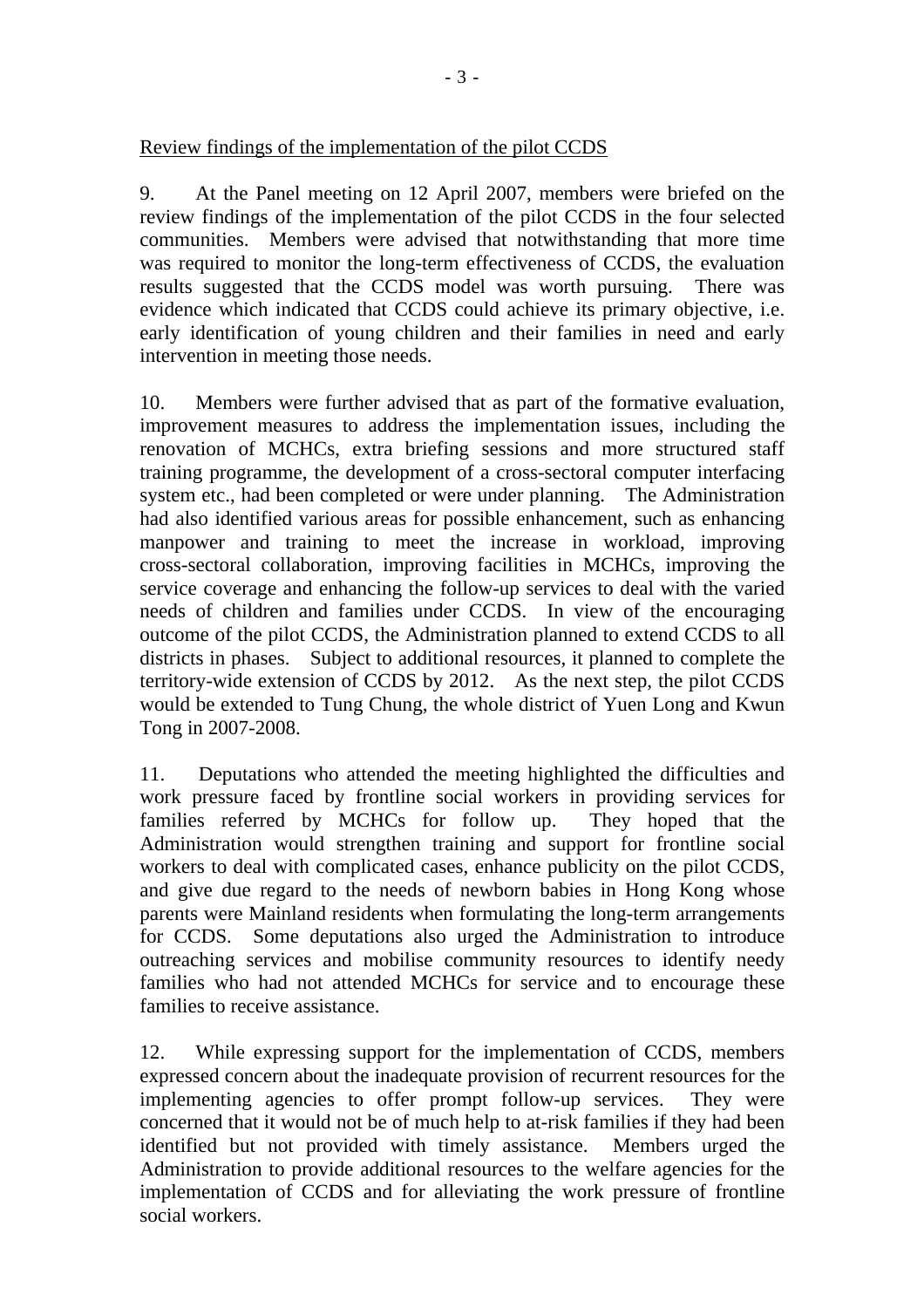13. The Administration advised that an additional resource of \$20 million had been allocated to enhance staffing support for the pilot CCDS. About 420 cases had been identified for follow-up services, most of which were referred to the 14 IFSCs in the pilot communities. While the initial findings showed that there was an increase in the number of referrals to IFSCs when compared with the service statistics before the implementation of CCDS, the additional workload for each IFSC was considered acceptable. The Administration believed that since CCDS could facilitate early identification and prevention of family problems, the demand for follow-up services would decrease in the long run, thereby alleviating part of the work pressure of frontline social workers.

14. The Administration further advised that additional resources had been allocated to IFSCs and other relevant social service units for launching a Family Support Programme to reach out to vulnerable families which were unwilling to seek help. Training was also provided for pre-primary educators to identify and support children with physical, developmental or behavioral problems. The Administration was conscious of the need to improve the collaboration among service units under CCDS.

15. Mr Albert HO took the view that a longitudinal study should be conducted to evaluate the effectiveness of the pilot CCDS. The Administration advised that it would be difficult to conduct the study in a small territory such as Hong Kong due to a lack of a control group.

16. Pointing out that children in the ages of five to seven were not being looked after under CCDS nor the Student Health Service for primary students, Dr KWOK Ka-ki considered that concrete measures should be introduced to bridge the service gap for these children.

17. Noting that the Administration planned to complete the territory-wide extension of CCDS by 2012, members considered the pace of extension too slow. They took the view that the Administration should expedite the plan to extend the pilot CCDS to other districts and report on progress to the Panel. The Administration should also set out a comprehensive policy on the long-term development of children and youth services in Hong Kong.

18. The Administration advised that the pace of extension to other districts would be contingent on district needs and operational readiness of the various implementing agencies. Meanwhile, the Administration would monitor closely and keep the Panel posted of the implementation progress of the pilot CCDS.

## **Latest development**

19. The Administration would brief the Panel on the progress of the implementation of CCDS at the meeting on 14 February 2008.